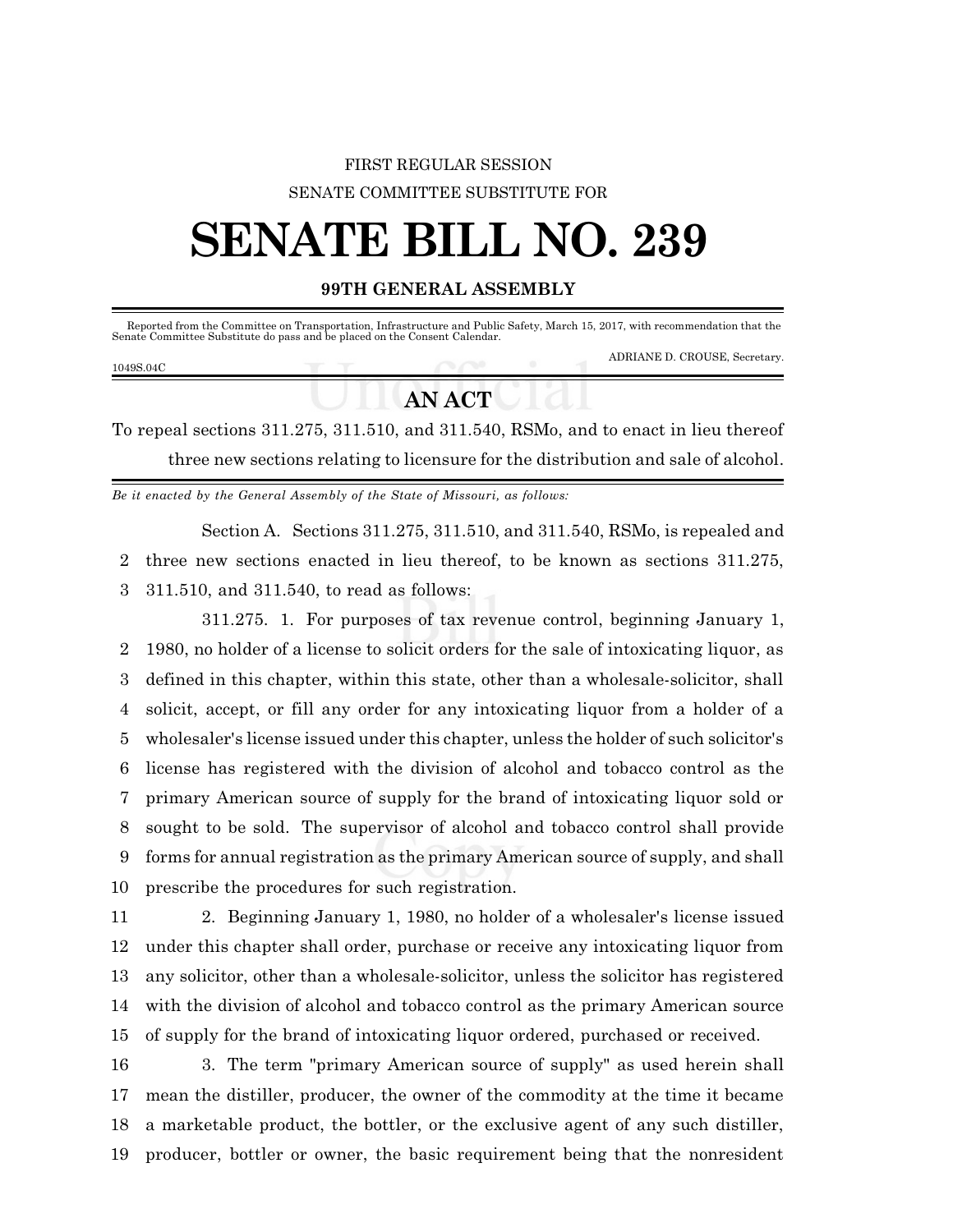seller be the first source closest to the manufacturer in the channel of commerce from whom the product can be secured by American wholesalers.

 4. Any vintage wine solicitor licensed under section 311.180 may register as the primary American source of supply for vintage wine with the division of alcohol and tobacco control, provided that another solicitor is not registered as the primary American source of supply for the vintage wine and the vintage wine has been approved for sale by the federal Alcohol and Tobacco Tax and Trade Bureau.

 **5. The supervisor of alcohol and tobacco control shall approve or deny the application for primary American source of supply for any intoxicating liquor product within five working days following the receipt of a properly completed application. Any such application for an intoxicating liquor product received by the supervisor of alcohol and tobacco control that is not approved or denied within five working days shall be considered conditionally approved and such intoxicating liquor product may be solicited, sold, shipped, ordered, purchased, and received in this state.**

311.510. 1. It shall be the duty of the supervisor of liquor control**, or his or her designee,** to cause to be inspected all beer, as defined in this chapter, or other intoxicating malt liquors, brewed, manufactured or sold in this state, and he **or she** shall determine whether such beer or other intoxicating malt liquor has been made from pure hops or the pure extract of hops, or of pure barley malt or other wholesome grains or cereals, or wholesome yeast, and pure water, and whether the package containing such beer or intoxicating malt liquor has been correctly labeled to show that the same has been made from wholesome ingredients.

 2. Notwithstanding the provisions of subsection 1 of this section, the supervisor of liquor control**, or his or her designee,** shall not require product samples and shall not require the testing of product samples to determine alcohol content prior to granting approval for the sale of any such beer or other intoxicating malt liquor product in the state of Missouri if the supervisor of liquor control is provided with a copy of a certificate of label approval issued by the Federal Bureau of Alcohol, Tobacco and Firearms which verifies the alcohol content of the product.

311.540. 1. Every person, persons or corporation who shall manufacture or distill spirituous liquors, including brandy, rum, whiskey, and gin, and other spirituous liquors, within this state, and wholesale or retail dealers or any other